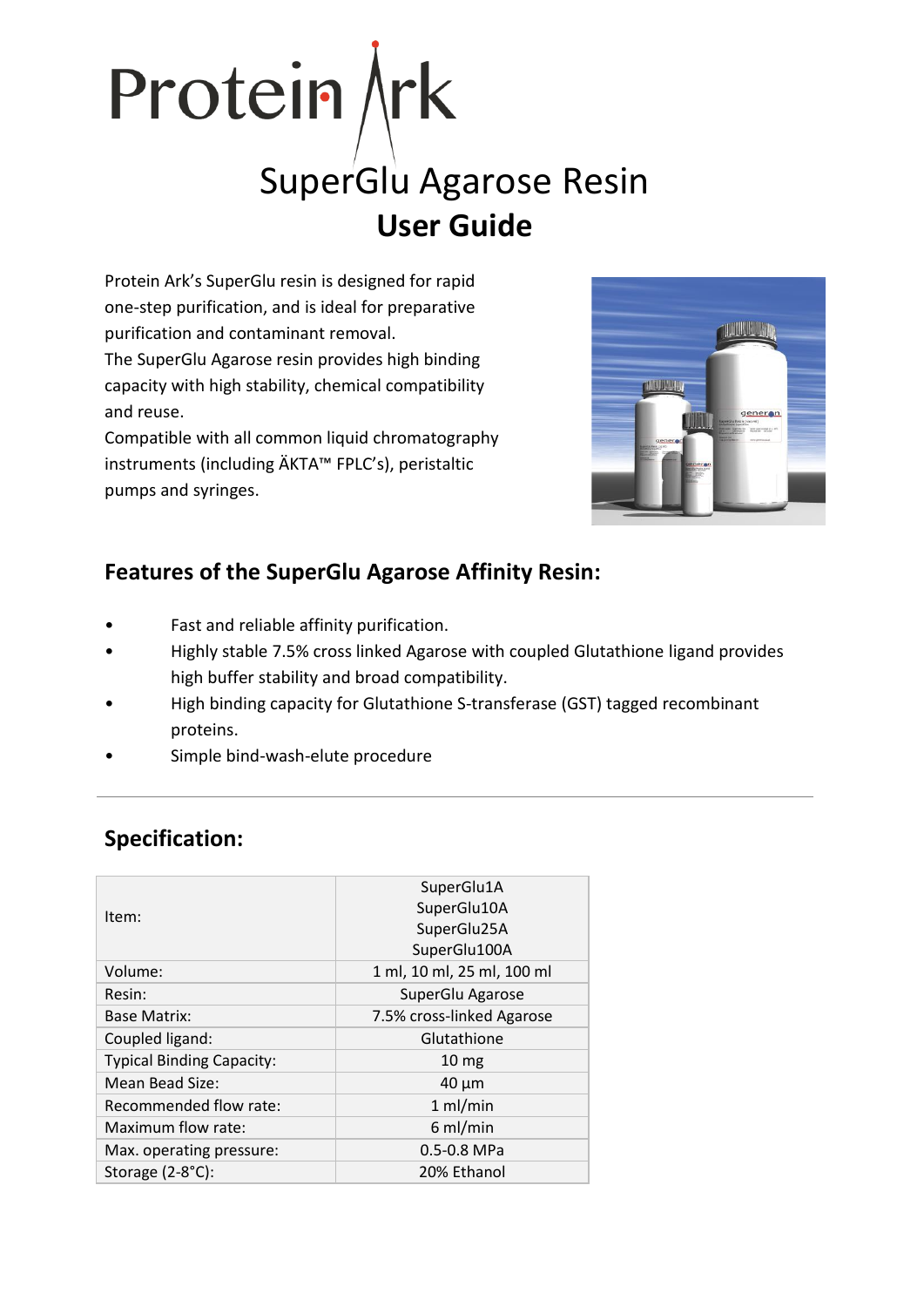## **Chemical compatibility:**

| <b>Buffer compatibility</b>                  |                                  |
|----------------------------------------------|----------------------------------|
| <b>Standard buffers:</b>                     | Common aqueous buffers and salts |
| pH range:                                    | $3.0 - 12.0$                     |
| <b>Chelating agents</b>                      |                                  |
| EDTA:                                        | 1 <sub>m</sub> M                 |
| <b>Sulfhydril reagents</b>                   |                                  |
| β-mercaptoethanol:                           | 5 mM                             |
| DTT:                                         | 10 mM                            |
| <b>Denaturants</b>                           |                                  |
| Urea:                                        | 4 M                              |
| Guanidinium hydrochloride:                   | 3 M                              |
| <b>Detergents</b>                            |                                  |
| DDM (n-Dodecyl-β-Dmaltoside):                | 0.1%                             |
| OG (n-Octyl-β-Dglucopyranoside):             | 5%                               |
| Triton <sup>®</sup> X-100:                   | Up to 2%                         |
| Tween <sup>®</sup> 20:                       | Up to 2%                         |
| NP-40:                                       | 0.2%                             |
| SDS:                                         | Up to 0.03% (w/v)                |
| Cetyltrimethylammonium bromide<br>$(CTAB)$ : | UP to 1%                         |
| C12E8:                                       | 0.05%                            |
| <b>Brij 35:</b>                              | 0.1%                             |
| Cholate:                                     | 5%                               |
| Deoxycholate:                                | 2%                               |
| CHAPS:                                       | 1%                               |
| <b>Other additives</b>                       |                                  |
| <b>NaCl</b>                                  | 1 <sub>M</sub>                   |
| <b>NaOH</b>                                  | 0.1 <sub>M</sub>                 |
| HCI                                          | 0.1 <sub>M</sub>                 |
| Ethanol:                                     | 70% (v/v)                        |

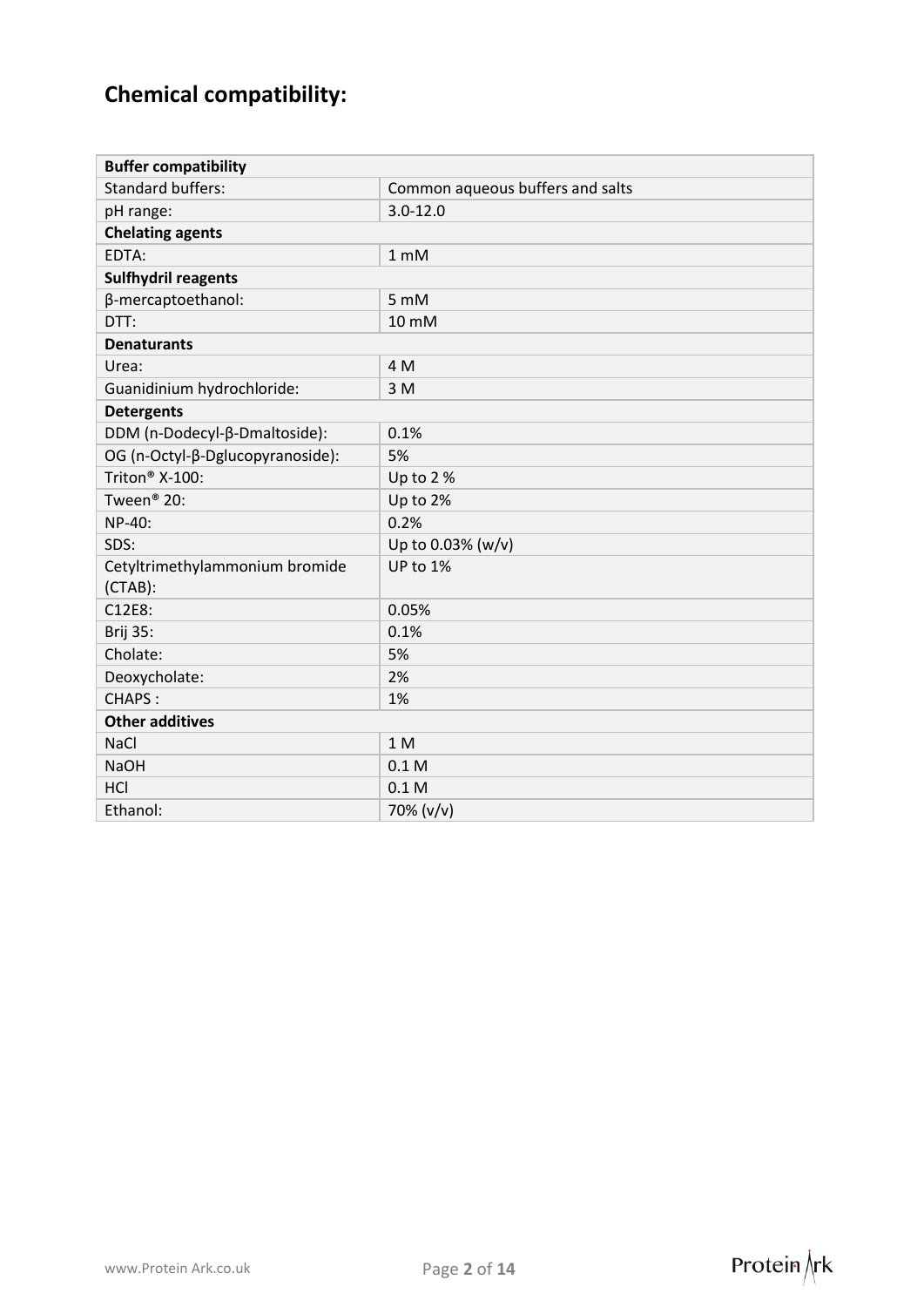## **Principles of GST affinity chromatography:**

Glutathione S-transferase (GST) is a 26 kDa protein whose DNA sequence is frequently integrated into expression vectors as a terminal tag for the production of recombinant proteins. The expression of which produces a GST-tagged protein in which the functional GST protein is fused to the N or C-terminus of the recombinant protein. GST rapidly folds into a stable and highly soluble protein helping to promote greater expression, solubility, and folding of the recombinant proteins. In addition, the GST enzyme/tag can be detected and affinity purified by binding to its substrate glutathione (a Glu-Cys-Gly tripeptide). The simplicity of GST affinity purification is extremely attractive as the immobilised glutathione substrate lends itself to a simple bind-wash-elute mode of operation using lysate samples without any prior treatment (e.g. buffer exchange steps) providing the appropriate buffer formulations are used.

#### **GST affinity resin:**

Reduced glutathione tripeptide (Glu-Cys-Gly) covalently immobilised onto 7.5% cross-linked agarose beads via an 11 atom spacer through its sulfhydryl group.

#### **Application drivers for GST chromatography:**

Screening expression clones for high levels of GST-tagged proteins. Purification of recombinant proteins for raising antibodies. Purification of recombinant proteins for activity and/or structural studies. Removal of cleaved Glutathione S-transferase tag from protein samples.

#### **General considerations for selecting optimal binding conditions for the GST resin:**

The key parameters affecting the binding of the GST-Tagged recombinant protein to the affinity resin are the flow rate over the column and the structural integrity of the Glutathione-S-transferase enzyme tag. Glutathione-S-transferase shows slow kinetics for its Glutathione substrate and it is important to maintain a low flow rate over the resin during loading of the lysate to achieve the maximum binding capacity. Binding is also dependent upon preserving the native structure and function of the Glutathione *S*-transferase enzyme. Binding is most effective under physiologic conditions (or neutral buffers) such as Trisbuffered saline (TBS) pH 7.5 and is not compatible with protein denaturants.

If the binding efficiency is found to be poor and the lysis buffer differs significantly from the pre-equilibration buffer, it is recommended that the lysate be dialysed, titrated with a concentrated stock solution, or buffer exchanged using an ultrafiltration device with a more appropriate pre-equilibration buffer.

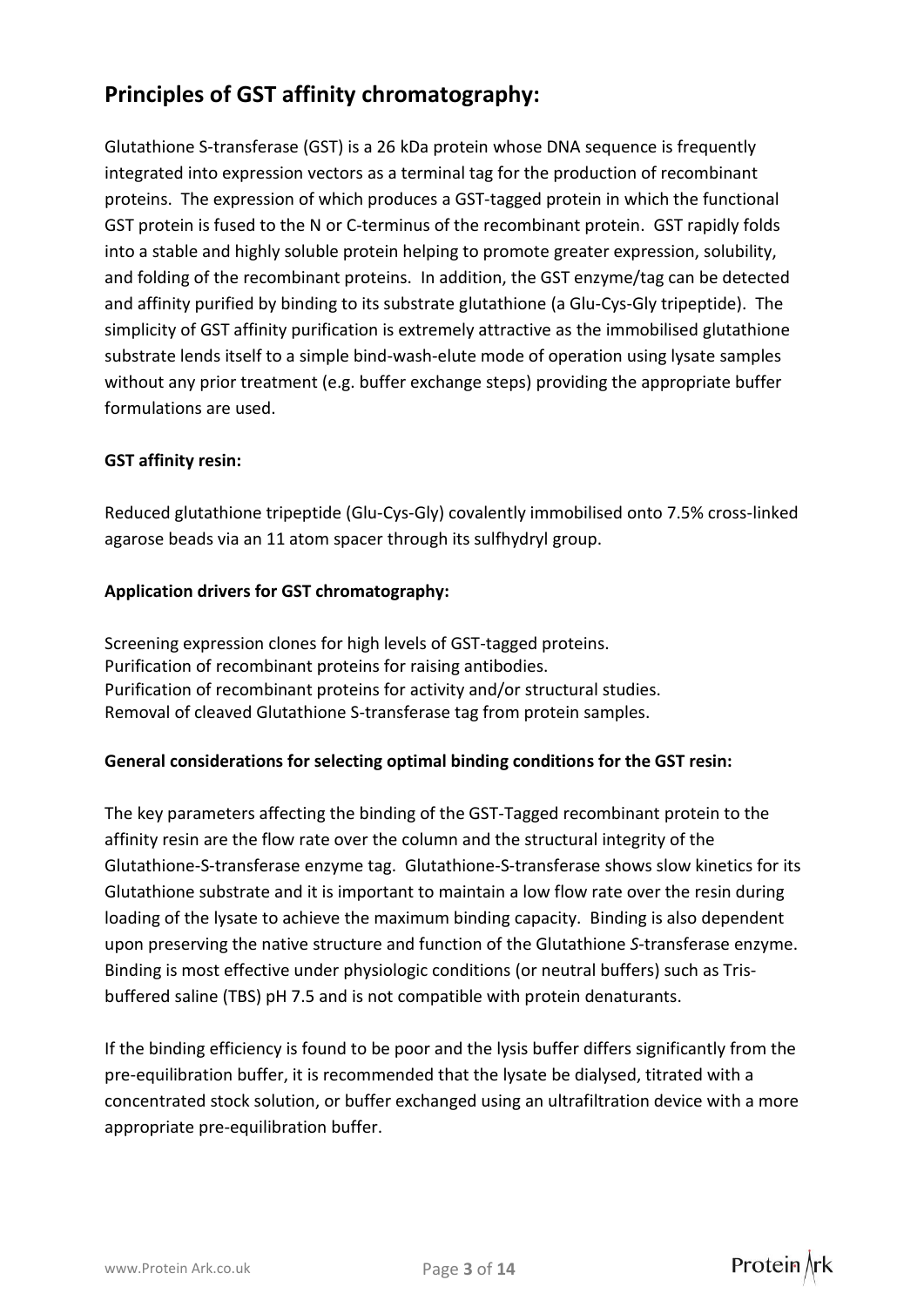It is imperative that the lysate is completely clear prior to loading on the column as any particulate matter (e.g. cell debris) may partially foul and clog-up the resin resulting in an increased back pressure and reduced flow rates. This will significantly increase the binding, washing and elution times and effect the final purify of the eluted protein. It is recommended that the cleared lysate be filter just prior to loading even if it has been previously filtered several days before. Ideally samples should be processed rapidly and, if the need arises, the protein purified at 4°C. It is also recommended that number of freeze/thaw cycles be minimised during storage to reduce the amount of aggregation/precipitation of the proteins.

Optimal buffer conditions for binding the target molecule to a resin are critical for successful purification of the protein. If the binding conditions are not optimal with respect to pH, salt concentration, detergent ...etc, purification can be adversely affected.

#### **Protein purification conditions:**

This protocol describes the purification of recombinant glutathione-S-transferase (GST) tagged proteins from an *E. coli* cell pellet under native conditions using Protein Ark's SuperGlu resin. Reagent amounts given apply to IPTG-induced bacterial culture of a wellexpressed protein (approximately 10-50 mg/l). Cells are lysed with lysozyme because it is an inexpensive and efficient method for cells that have been frozen. However, other lysis methods based on physical disruption (e.g. sonication or homogenization) or detergents (e.g. CHAPS) can also be used. The GST-tagged protein is then purified from the cleared lysate under native conditions in a bind-wash-elute procedure. This method is most efficient when the GST-tag is available, correctly folded and accessible. It is recommended that the bindwash-elute conditions be tested and optimised in order to achieve the optimum conditions for purification.

**Example:** Buffers for purifications using reduced glutathione elution.

Lysis buffer:

125 mM Tris-HCl, 150 mM NaCl, 1 mM DTT, 1 mM EDTA, 1% Triton X-100, pH 7.4 Wash buffer:

125 mM Tris-HCl, 150 mM NaCl, 1 mM DTT, 1 mM EDTA, pH 7.4

ATP wash buffer:

50 mM Tris-HCl, 2 mM \*ATP, 10 mM MgSO<sub>4</sub>, pH 7.4

Elution buffer:

125 mM Tris-HCl, 150 mM NaCl, 1 mM DTT, 1% Triton X-100, 50 mM reduced glutathione, pH 7.4

NOTE: Optimal buffer conditions may vary depending on the protein of interest. Proteins may require addition of protease inhibitor cocktail, EDTA, 1-5 mM DTT, 1% BSA, or detergents such as 0.5-1% Igepal CA-630 (Nonindet P-40) or 0.5-1% Tween-20. Note also that Triton X-100 is optional. \*NOTE: Add ATP to the 'ATP wash buffer' immediately before use.

Protein \rk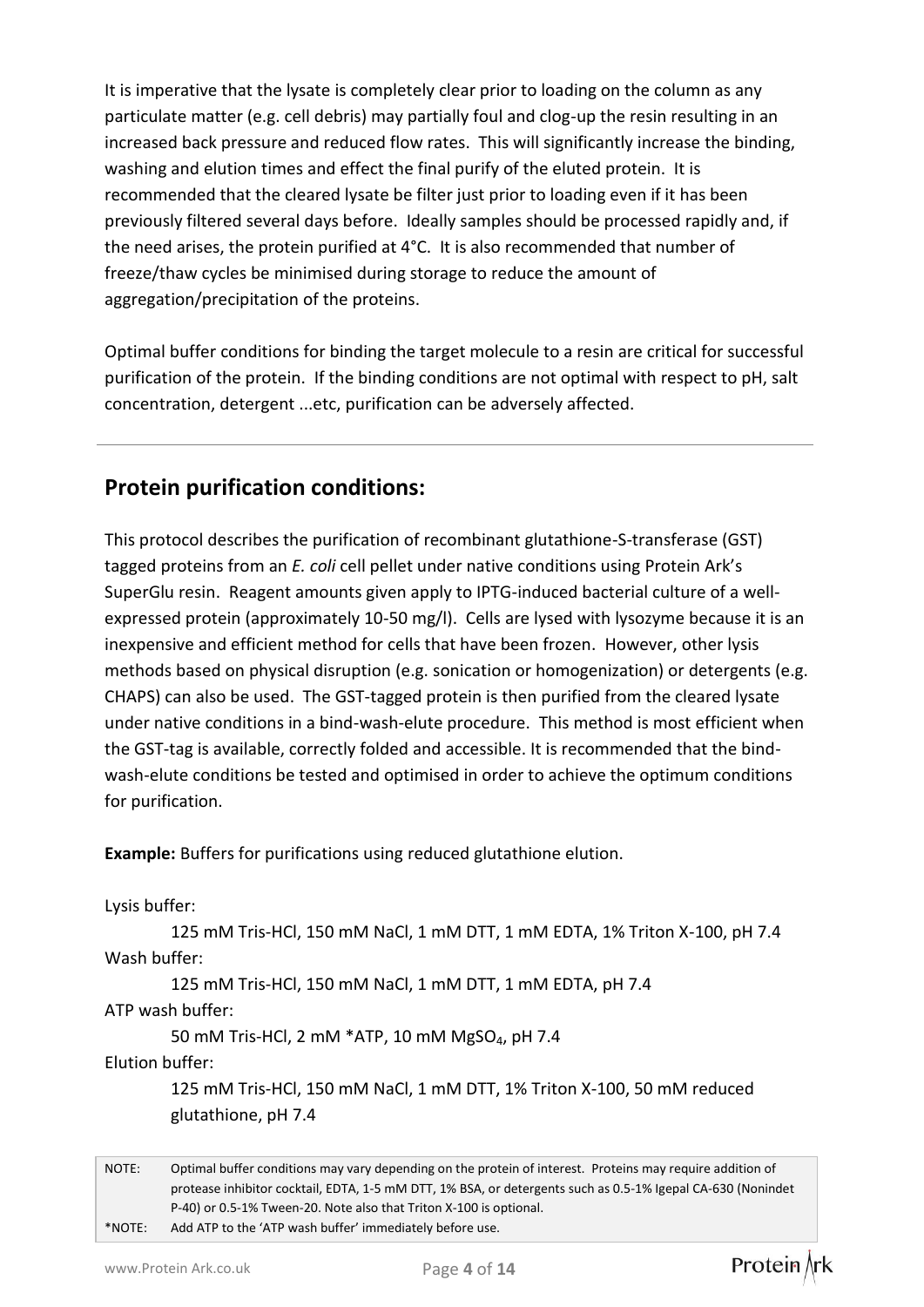## **Procedure**

- **1.** Thaw the *E. coli* cell pellet on ice.
- **2.** Resuspend the cell pellet in 'Lysis buffer' (50 ml / litre cell media) supplemented with 1 mg/ml Lysozyme.
- **3.** Incubate at room temperature for >30 min (or > 1 hour at 4°C) on an end-over-end shaker.
- **4.** Centrifuge the lysate for 30 min at 4°C and 10,000 x g. Collect the supernatant.
- **5.** Wash the resin with 3-5 CVs of distilled water to remove the 20% ethanol before equilibrating with 10 CVs of 'Wash buffer'.
- **6.** Filter the cleared lysate through a 0.2 µm syringe filter directly before loading on to the column at the recommended flow rate.
- **7.** After loading wash the column with 'Wash buffer' until the measured absorbance (OD=280nm) reaches a stable baseline.
- **8.** To remove chaperone contaminants wash the column with 3-5 CV's of 'ATP wash buffer'.
- **9.** Elute the GST-tagged protein with 3-5 CV's of 'Elution buffer' or until the measured absorbance (OD=280nm) reaches a stable baseline.
- **10**. Analyze all fractions by SDS-PAGE.
- NOTE: Freezing the cell pellet at –20°C for 30 min prior to incubation at room temperature improves lysis by lysozyme.
- NOTE: Benzonase® is recommended to reduce the viscosity caused by the nucleic acid (3 U/ml bacterial culture) if required.
- NOTE: Add 1 protease inhibitor table to reduce protease activity

and protein cleavage.

NOTE: Mechanical lysis can also be used by repeated freeze/thaw, vortexing, homogenization, sonication or french press if required.

NOTE: If the supernatant remains cloudy then repeat step 4.

NOTE: For optimal binding reduce the flow rate over the column to maximise the interaction time with the resin. 1 ml HiFliQ GST column= flow rate 0.2-1 ml/min 5 ml HiFliQ GST column= flow rate 1-5 ml/min

NOTE: This will typically take 10-15 CV's. NOTE: Keep the wash fractions for SDS-PAGE analysis if required.

- NOTE: ATP shows high absorbance at 280nm preventing monitoring of the ATP wash.
- NOTE: Retain the ATP wash fractions for SDS-PAGE analysis.
- NOTE: Additional elution's with increased reduced glutathione concentrations may be required.
- NOTE: Collect the eluate in separate tubes for SDS PAGE analysis and protein concentration determination.
- NOTE: Western Blot experiment using an anti-His antibody can be performed if required.

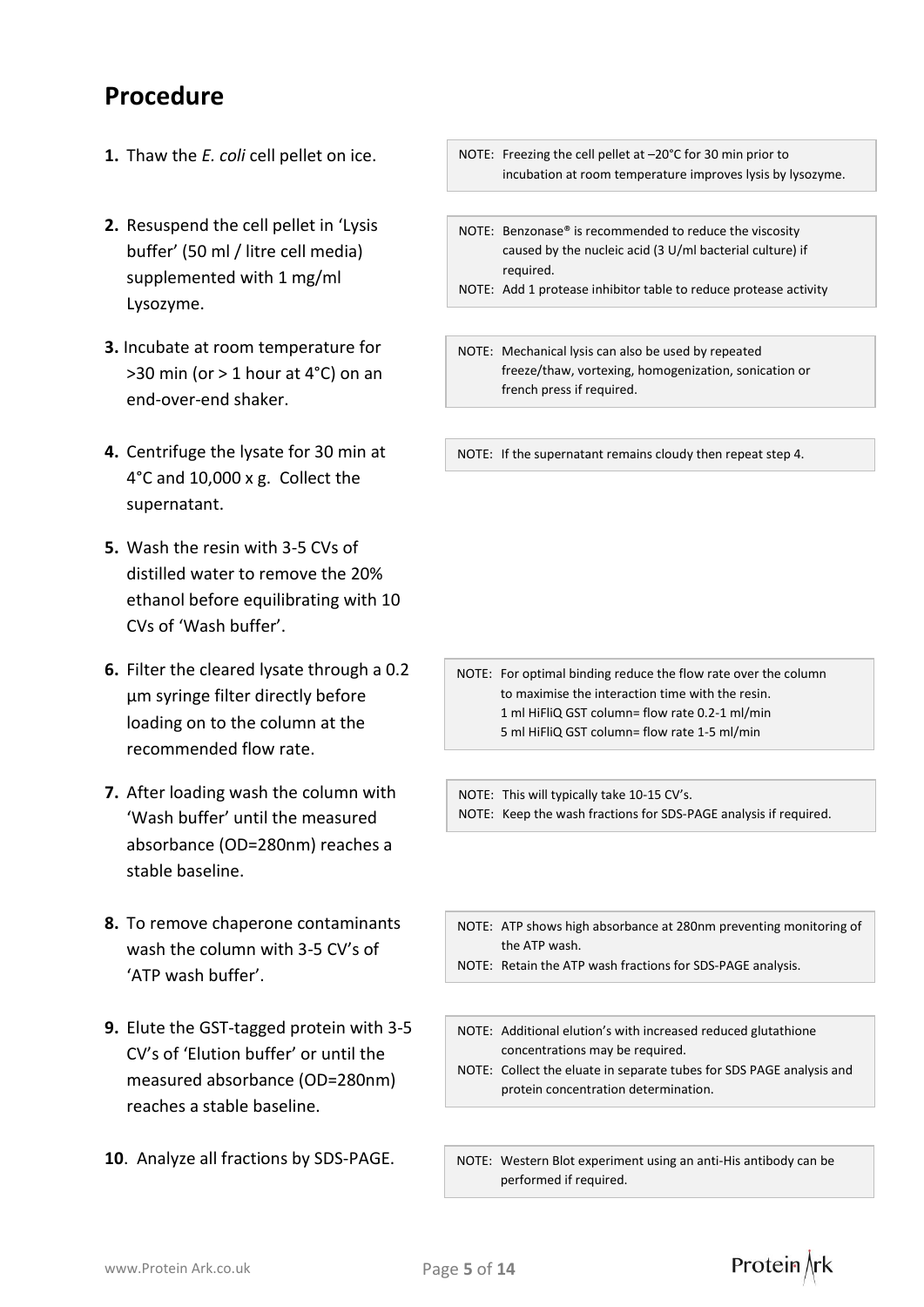| NOTE: | Volumes and buffer conditions are protein depended and may require scouting and optimising. Tris and PBS     |  |
|-------|--------------------------------------------------------------------------------------------------------------|--|
|       | both work well. We do recommend DTT and minimum 150 mM NaCl for binding, washing and elution steps. We       |  |
|       | observe better yields with pH 7.4 than pH 8.0. Increasing the reduced glutathione concentration from 10mM to |  |
|       | 50 mM is also recommended.                                                                                   |  |
|       |                                                                                                              |  |

#### NOTE: It is recommended that each column is re-used for identical protein samples to avoid cross-contamination.

### **Desalting and concentrating the purified protein:**

Reduced glutathione, EDTA, or detergents should be removed by diafiltration using ultrafiltration concentrators or rapid dialysis against an appropriate buffer for your downstream application.

#### **Column washing and regeneration conditions:**

Protein Ark's SuperGlu resin should be carefully washed with PBS (wash buffer) and stored in 20% ethanol after each run. If the column shows increased back pressure or loss of binding capacity then this may be due to the accumulation of precipitated, denatured, or nonspecifically bound substances and proteins. This protocol delineates washing and regeneration procedures for the SuperGlu column to remove these substances and proteins. All volumes are given in column bed volume (CV).

**Example:** Buffers washing and regeneration.

Regeneration buffer #1: 6M Guanidine hydrochloride Regeneration buffer #2: 70% Ethanol Regeneration buffer #3: 1% Triton X-100 Wash buffer: 10-100 mM Sodium phosphate, 2.7 mM potassium chloride, 0.137 M NaCl, pH 7.4 (PBS) Storage buffer: 20% Ethanol

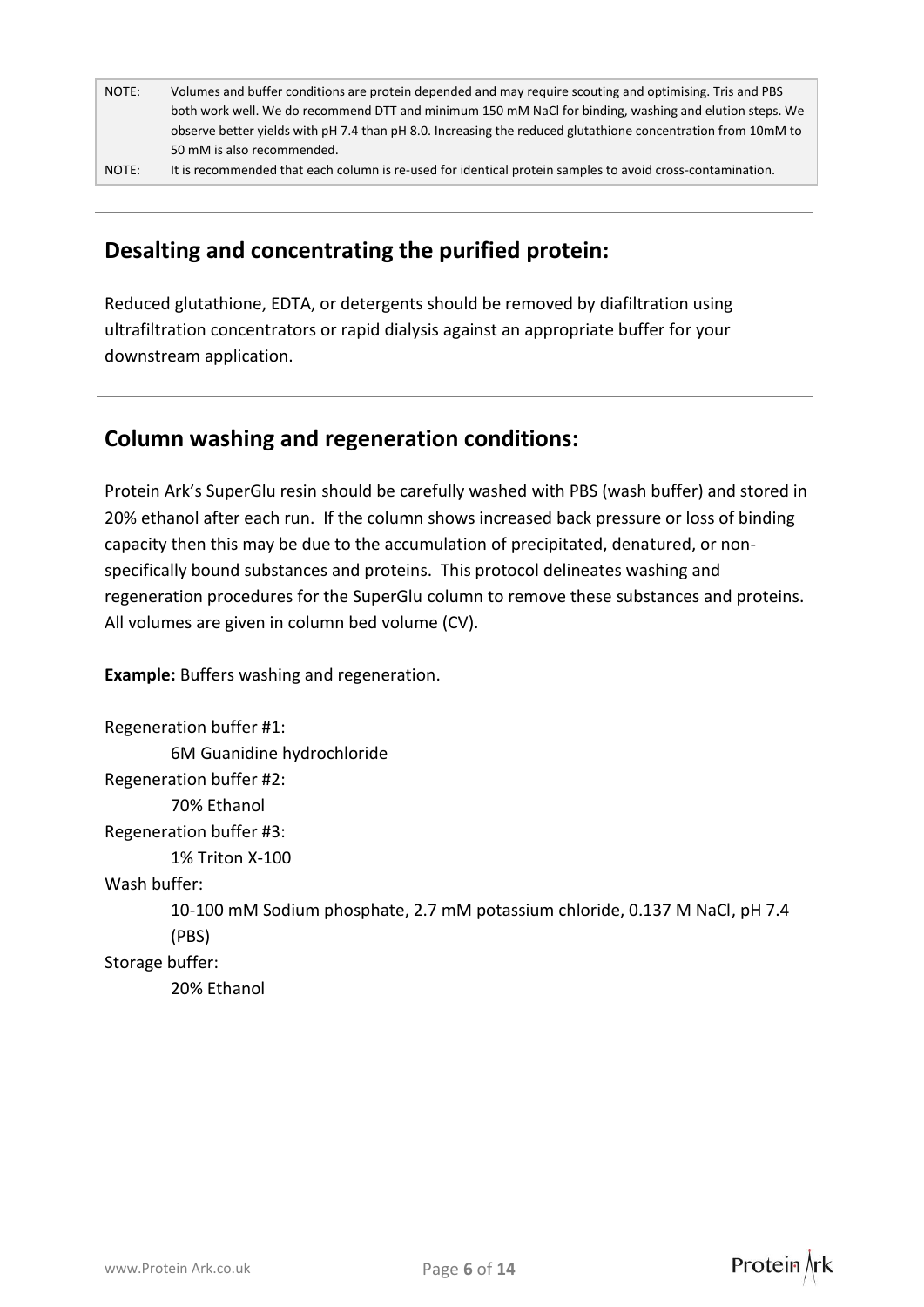## **Wash and regeneration procedure 1:** removal of precipitated and

denatured substances and proteins.

- 1. Wash the SuperGlu resin with 5 CVs of 'Wash buffer'.
- 2. Wash the column with 2 CVs 'Regeneration buffer #1'.
- 3. Immediately wash the column again with 5 CVs of 'Wash buffer'.

NOTE: The column is now ready for re-use if required.

4. Wash the column with 3-5 CVs of 'storage buffer' for long term storage at 4°C.

NOTE: If wash procedure 1 does not fully resolve the problem then repeat or proceed to wash procedure 2.

## **Wash and regeneration procedure 2:** removal of hydrophobic substances

and proteins.

- 1. Wash the SuperGlu resin with 5 CVs of 'Wash buffer'.
- 2. Wash the column with 3-4 CVs of 'Regeneration buffer #2' (or 2 CVs of 'Regeneration buffer #3').
- 3 Immediately wash the column again with 5 CVs of 'Wash buffer'.
- 4. Wash the column with 3-5 CVs of 'storage buffer' for long term storage at 4°C.

NOTE: The column is now ready for re-use if required.

NOTE: If wash procedure 2 does not fully resolve the problem then repeat the procedure with the alternative 'Regeneration buffer'.

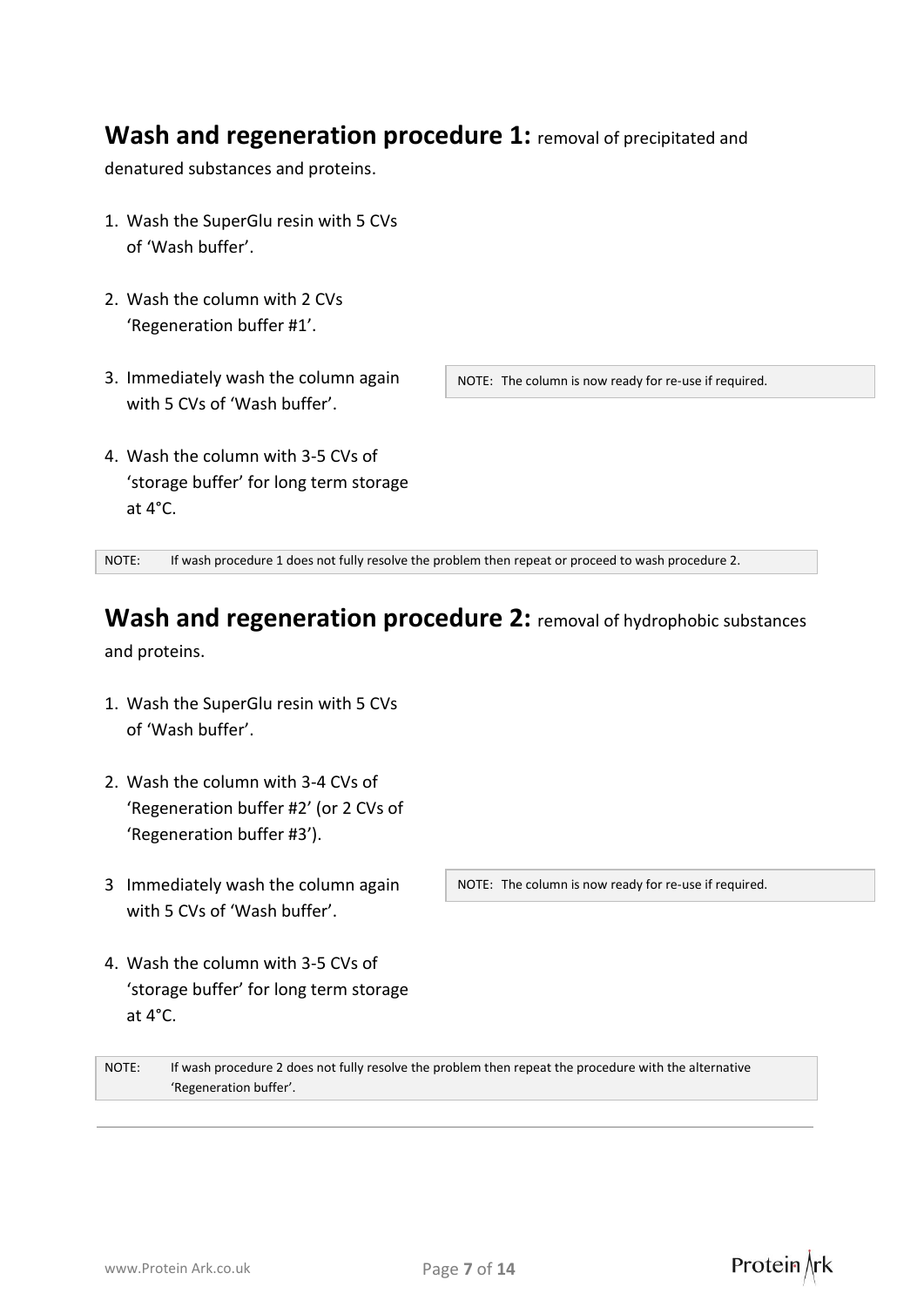#### **Performance data:**

#### **Purification of GST-tagged protein from** *E.coli* **lysate.**

Glutathione affinity purification of recombinant GST-tagged protein from 1 ml cleared *E.coli* lysate using a 1 ml HiFliQ GST FPLC column on an FPLC. The eluted fraction contained >95% pure protein according to SDS-PAGE analysis (Figure 1B).

| Sample:         | 1 ml E.coli lysate                             |
|-----------------|------------------------------------------------|
| Column:         | 1 ml HiFliQ GST FPLC Column                    |
| Instrument:     | <b>FPLC</b>                                    |
| Flow rate:      | 1 ml/min                                       |
| Binding buffer: | PBS pH 7.5                                     |
| Elution Buffer: | 50 mM Tris, 10mM reduced<br>glutathione, pH8.0 |
| Eluted Protein: | 0.7 <sub>mg</sub>                              |

Figure 1. Purification of GST-tagged protein from *E.coli* lysate on a 1 ml HiFliQ GST FPLC column. (A) FPLC chromatogram (B) SDS-PAGE analysis.



Protein \rk

#### **Storage conditions:**

| Item:               | SuperGlu Resin              |
|---------------------|-----------------------------|
| Shipping:           | 20 % Ethanol at             |
|                     | room temperature            |
| Short-term storage: | <b>Equilibration buffer</b> |
| Long-term storage:  | 20% Ethanol at 4°C          |
|                     |                             |

NOTE: Do not freeze or store the resin in buffer or water for long periods. The resin is stored in 20 % ethanol and reusable for up to 2 years from the date of resin manufacture. Please see the label for the recorded expiry date.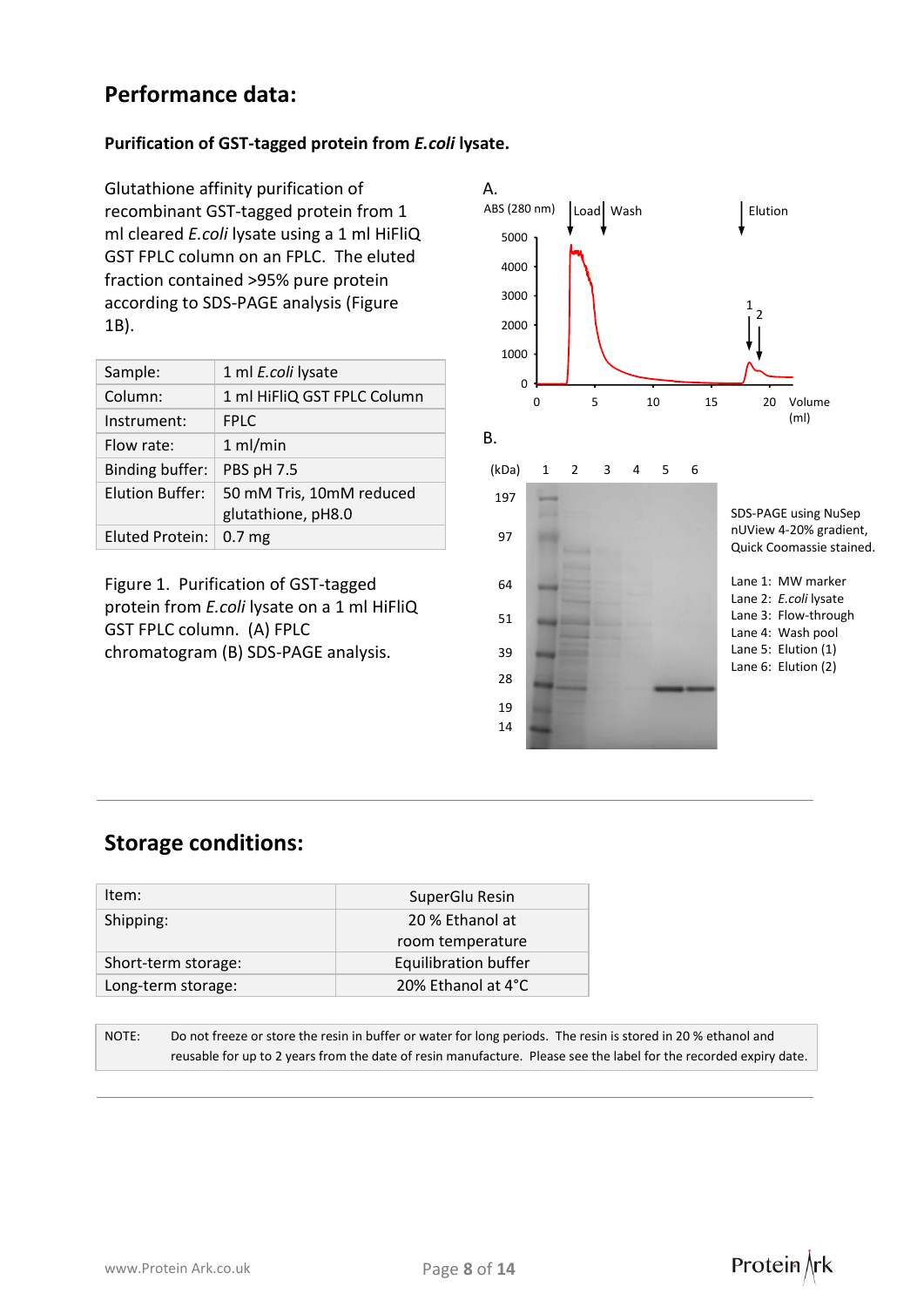## **Questions and answers:**

#### *1. What is the shelf-life of the SuperGlu resin?*

The resin is guaranteed for 2 years after the date of manufacture provided they are stored at 2-8°C.

*2. Do I need to filter the buffers prepared in my laboratory?* It is good laboratory practice to filter all buffers.

#### *3. How should I prepare my sample for GST affinity separation?*

Many chromatographic procedures demand that the sample is pre-conditioned prior to loading. We recommend that all samples are filtered to at least 0.45 μm (preferably 0.20 μm) pore size. High viscosity is mostly attributed to contaminating DNA or RNA. The intrinsic viscosity of a lysate can be reduced by either drawing it through a syringe needle several times or by adding appropriate amounts of DNase and/or RNase (5-10 μg/ml) to the lysis buffer and incubating the mix on ice for 15 mins.

#### *4. Should I add DTT (or β-mercaptoethanol) to the lysis buffer?*

Concentrations less than or equal to 10 mM DTT (or 5 mM β-mercaptoethanol) can be used with the SuperGlu resin and may significantly increase binding of some GSTtagged proteins to the column.

#### *5. How can I regenerate the SuperGlu Resin?*

We recommend that you wash the column with PBS and store in 20% ethanol between each run. If column performance and binding capacity becomes reduced then we recommend washing with harsher conditions. See 'column washing and regeneration conditions' for further details.

#### *6. Should I be concerned if the column partially dries out during the chromatographic steps?*

The resin is robust although we recommend flushing out as much air as possible from the column before continuing. Partially dried resin rehydrates rapidly however the performance of the column (binding capacity and running pressure) may be affected.

#### *7. Can I load purified protein immediately on to an SDS-gel?* Proteins purified from the SuperGlu resin under the recommended conditions can be loaded on to an SDS-polyacrylamide gel.

*8. Do I need to remove the GST-tag from the recombinant protein after purification?* Due to its size, the GST-tag can affect the activity, stability, or structure determination. If required, a protease cleavage site (e.g. Factor Xa Protease, TEV, or enterokinase) can be engineered between the GST-tag and the target protein.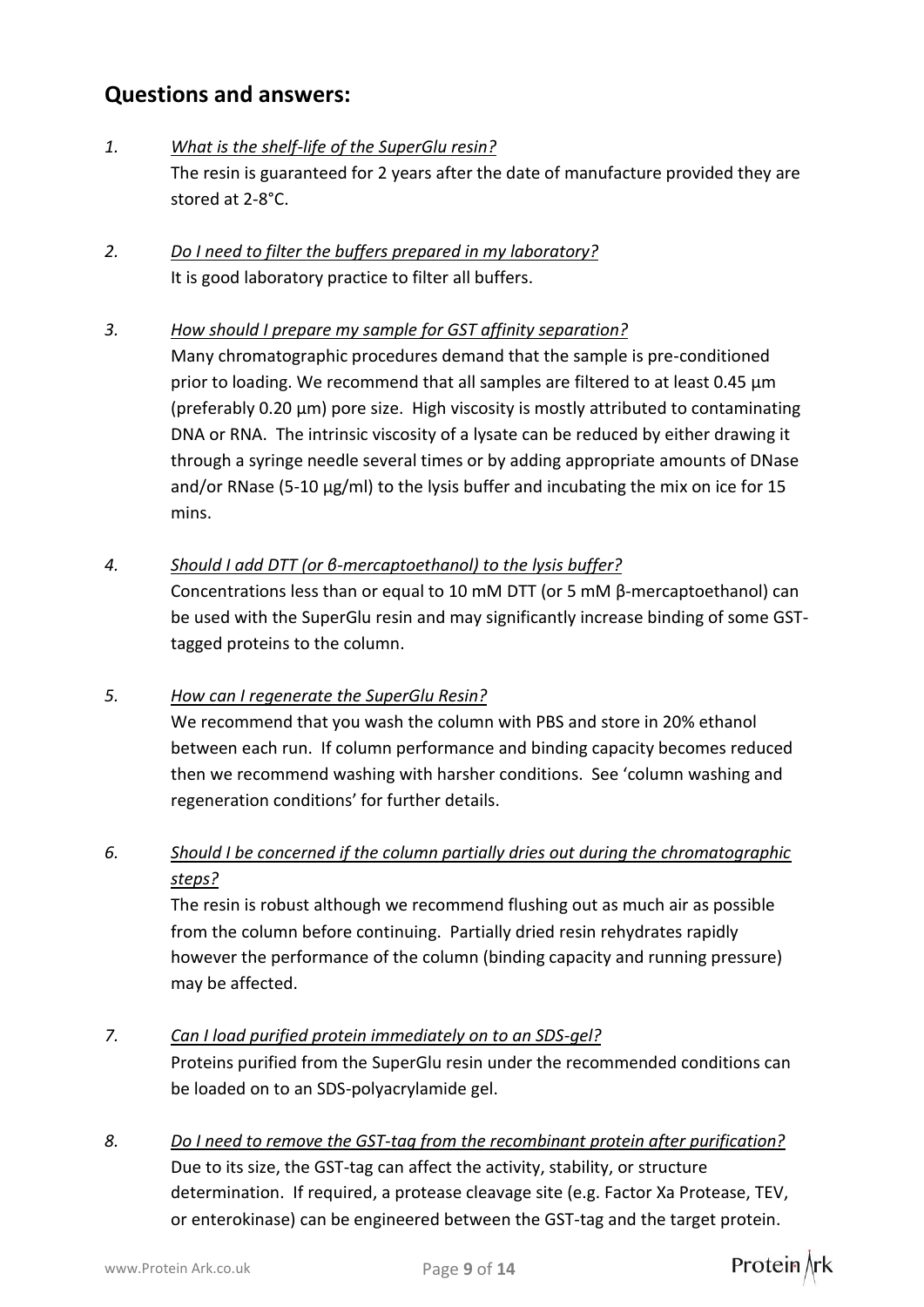The tag can then be cleaved off and the protein re-purified by passing it back through the SuperGlu resin or the HiFliQ GST FPLC column in order to remove the digested tag and undigested GST-tagged protein.

#### *9. Under what circumstances can I re-use the resin?*

The SuperGlu resin is designed for re-use. We recommend regular washing and cleaning between purifications in order to maintain performance. Should you observe a slowdown in flow rate or increase in back pressure then we recommended washing and regenerating the column prior to further use. See 'Column washing and regeneration conditions' for further details.

#### **Troubleshooting assistance:**

Bubbles or cracks appear in the resin bed:

• The resin has been stored at a cool temperature and then rapidly warmed up. The resin should be warmed slowly to room temperature before use.

The sample does not flow easily through the column:

- The resin is clogged with particulates. Pre-filter the sample just before loading it on to the column.
- If the column is not stored at 2-8°C, or it has been used more than once and stored in the absence of a bacteriostat, microbial growth may restrict flow through the column.

No binding or elution of the target protein is observed from the column:

- Extensive sonication can denature the GST-tagged protein resulting in loss of the GST-tag's enzyme activity and preventing the protein from binding to the column.
- Adding 1-10 mM DTT to the 'Lysis buffer' can significantly increase binding of the GST-tagged protein to the column.
- Check the pH of the 'Lysis buffer. If the pH is not within the range of 6-8 then binding of the GST-tag to the SuperGlu resin will be affected. If required, dialyse, titrate with a concentrated stock solution, or buffer exchanged the lysate to within the correct pH range.
- Test the binding conditions and SuperGlu resin are working correctly using just the expressed GST-tag sample for bind-wash-elution.
- The retention time may not be sufficient for binding. Reduce the flow rate of the loading stage down to 0.2-0.5 ml/min (1 ml HiFliQ GST column) or 1-3 ml/min (5 ml HiFliQ GST column).
- The column may contain a build-up of precipitated, denatured, or hydrophobic substances and proteins which may impede binding. See 'Column washing and regenerating conditions' for details of washing and regeneration protocols or use a new SuperGlu column.

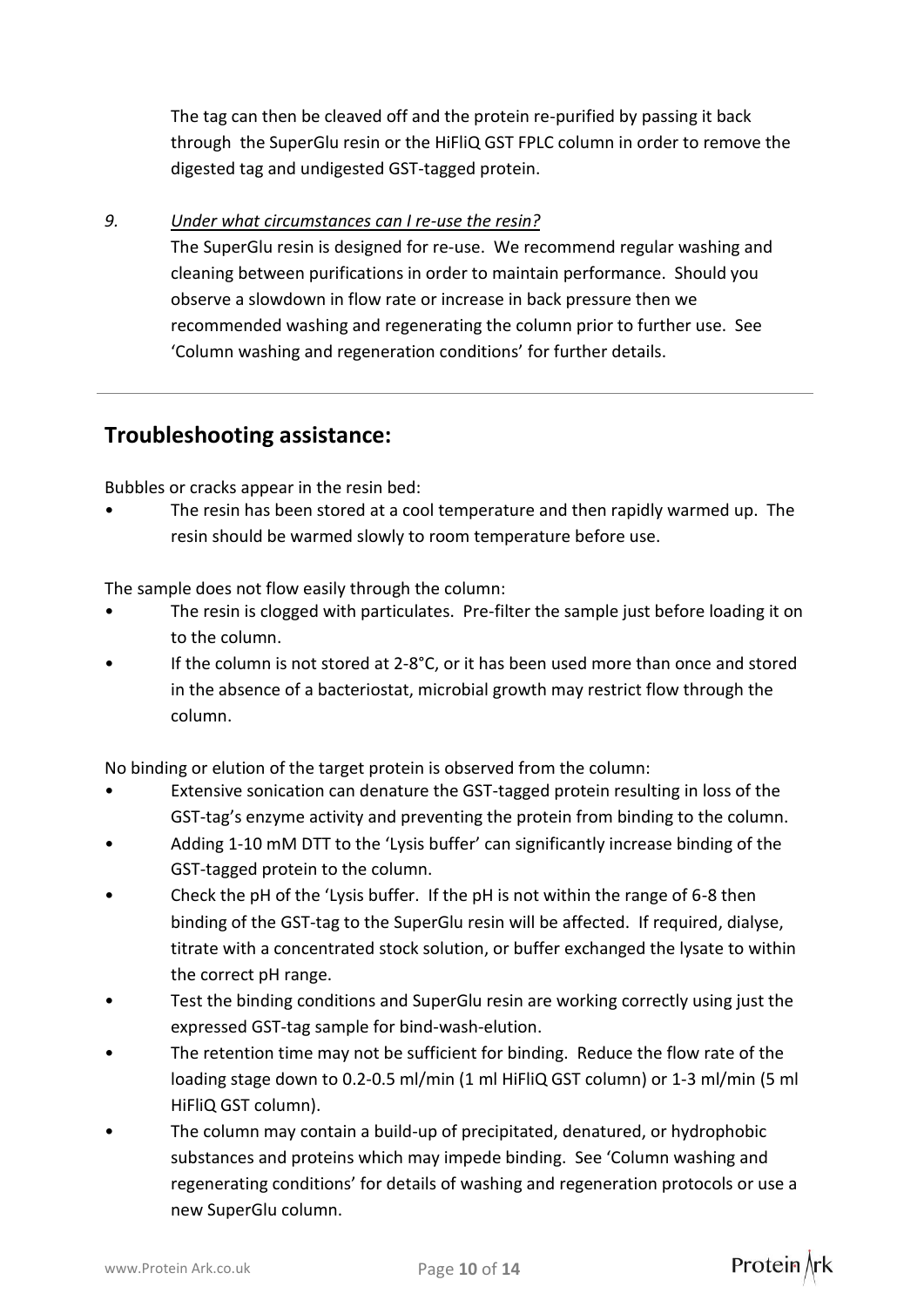The recovery of target protein is low:

- Increase the elution time and volume of the 'Elution buffer'.
- The Elution buffer may not be strong enough for elution. Try increasing the pH from 7.4 to 8-9, increasing the salt concentration to 0.2 M NaCl, or increasing the amount of reduced glutathione in the 'Elution buffer'.
- Hydrophobic interactions from the fused protein maybe affecting elution. These may require disrupting using 0.1% Triton X-100 or 2% N-octylglucoside to improve elution of some GST-tagged proteins.

Poor resolution of the target protein:

- Multiple proteins maybe visible on the SDS-PAGE showing co-purification of the GST-tagged protein with another protein. This may be DnaK (70 kDa) or another chaperone protein involved in protein folding. These maybe removed by including the 'ATP wash buffer' step in the purification procedure (see 'protein purification conditions' for details).
- This maybe the result of partial degradation of the GST-tagged protein. Try including protease inhibitor tablets in the 'Lysis buffer'.
- In order to minimize degradation try reducing the expression, lysis and purification times.
- Co-express and purify the GST-tagged protein with a molecular chaperone to increase stability and reduce degradation. For example: DnaK, DnaJ, GroEL, or GroES (the vectors for which and readily available).
- The procedure may require performing at 4°C to reduce degradation and stabilise the GST-tagged recombinant protein.
- Target the GST-tagged protein to the periplasm region of the *E.coli* cell during expression using a signal peptide sequence (for example pelB, OmpA, DsbA, TolB and MalE). This may aid folding and stability whilst reducing degradation. This will however reduce the expression levels considerably.

## **Glossary:**

*affinity chromatography* - chromatographic separation based on a specific interaction between an immobilized ligand and a binding site on a macromolecule.

*chaperone protein–* protein which assists with the folding or stability of another.

*chaotropic agent* - a molecule which interferes with hydro-phobic interactions by disrupting the ordered structure of water molecules. Examples include urea and guanidine hydrochloride.

*chelating agent* – a compound such as EDTA or EGTA that is able to combine with a metal ion to form a structure with one or more rings.

*cleared lysate* – the soluble cell extract after the cell debris and other particulates have been removed by centrifugation.

Protein \rk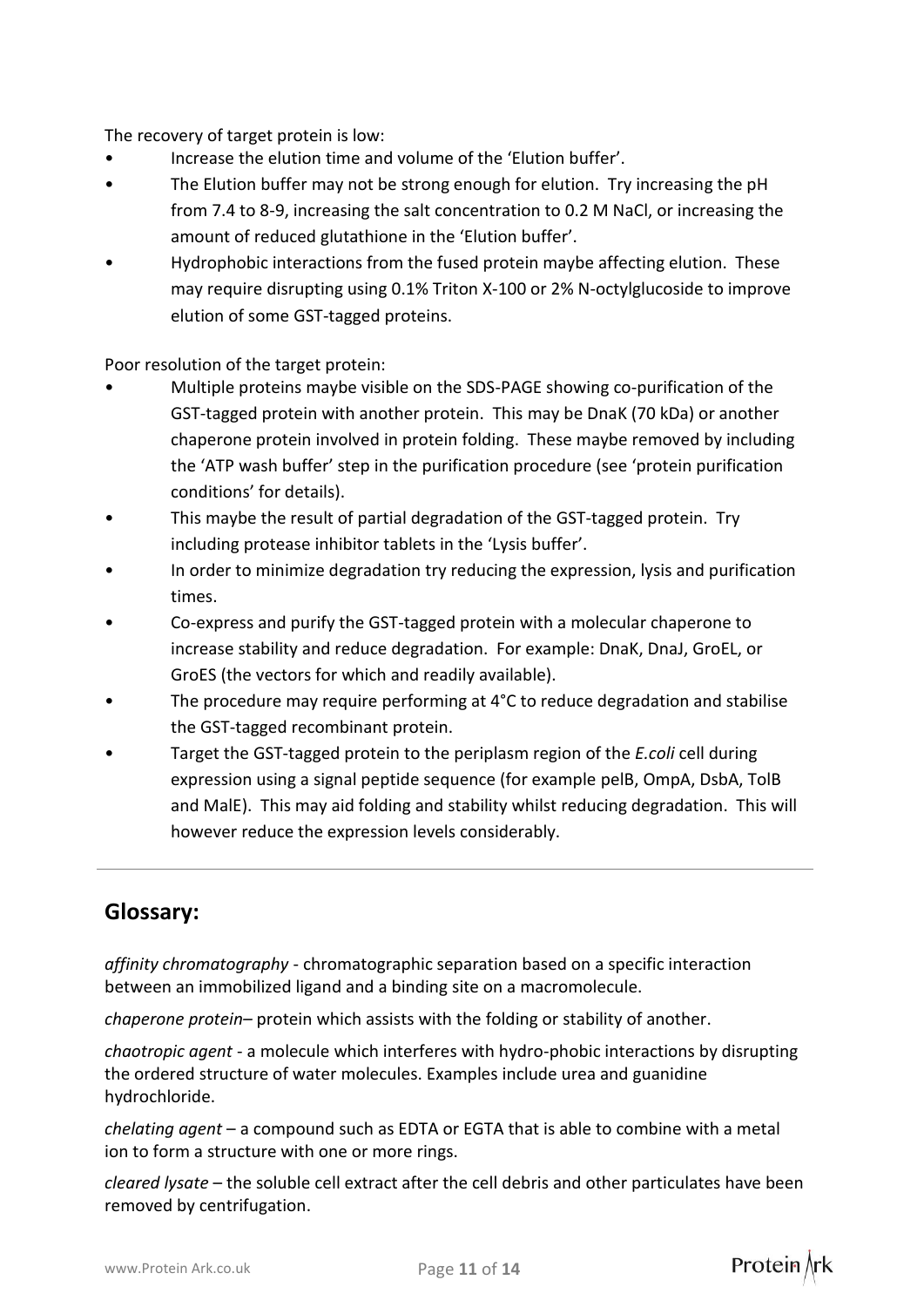*column bed volume* (CV) - the total volume occupied by the chromatographic packed bed. It is also referred to as the column volume or CV.

*DL-Dithiothreitol (DTT)* – reducing agent used to break disulphide bonds.

*expression vector* – a cloning vector intended for the foreign gene to be expressed in the host organism.

*french pressure cell* – a device that uses high shear forces to rupture microbial cells. The suspension is poured into a chamber, which is closed at one end by a needle valve and at the other end by a piston. Pressures of up to 16,000 lb/in2 are applied by a hydraulic press against a closed needle valve. When the desired pressure is attained, the needle valve is fractionally opened to marginally relieve the pressure. The cells subsequently expand and rupture, thereby releasing the cellular components through the fractionally open valve.

*freeze-thawing* – a method that is sometimes used to break open cells by successive periods of slow freezing and thawing. Ice crystals are generated during the freezing stage, which disrupt the cells when they melt during thawing. The method, however, is slow and releases a limited amount of subcellular components.

Glutathione S-transferase (GST) - 26kDa protein whose DNA sequence is frequently integrated into expression vectors as a terminal tag for the production of recombinant proteins.

*immobilized* - bound to a surface, usually through covalent linkages.

*inclusion bodies* – quite a lot of proteins form insoluble crystalline aggregates known as inclusion bodies when they are expressed at high levels inside bacteria. The proteins can be solubilized using denaturants such as 8 M urea or 6 M guanidine hydrochloride.

*ion exchange chromatography* - chromatographic separation based on different charge properties of macromolecules.

*isoelectric point* - the pH at which the protein has no net charge.

*lysozyme* – an enzyme than hydrolyzes β-1,4-linkages between N-acetylmuramic acid and 2 acetamido-2-deoxy-D-glucone in peptidoglycan heteroploymers of prokaryotic cell walls. An example is egg white lysozyme and this enzyme is used to disrupt cells in order to liberate expressed proteins. 1 mg/ml lysozyme is normally added to *E.coli* cells in lysis buffer and incubated for 30 min to aid cell disruption. The pH optimum for lysozyme is pH 9.2 (Davies *et al* 1969).

*recombinant protein* – a protein coded for by a cloned gene which has often been modified *to increase the expression of that protein or to alter the properties of the protein.*

*sonication* – this technique uses ultrasonic energy to generate high transient pressures that are believed to disrupt the cells.

*tris(2-chloroethyl) phosphate (TCEP)* – strong irreversible reducing agent used to break disulphide bonds.

*truncate* - terminate prematurely or to shorten by cutting.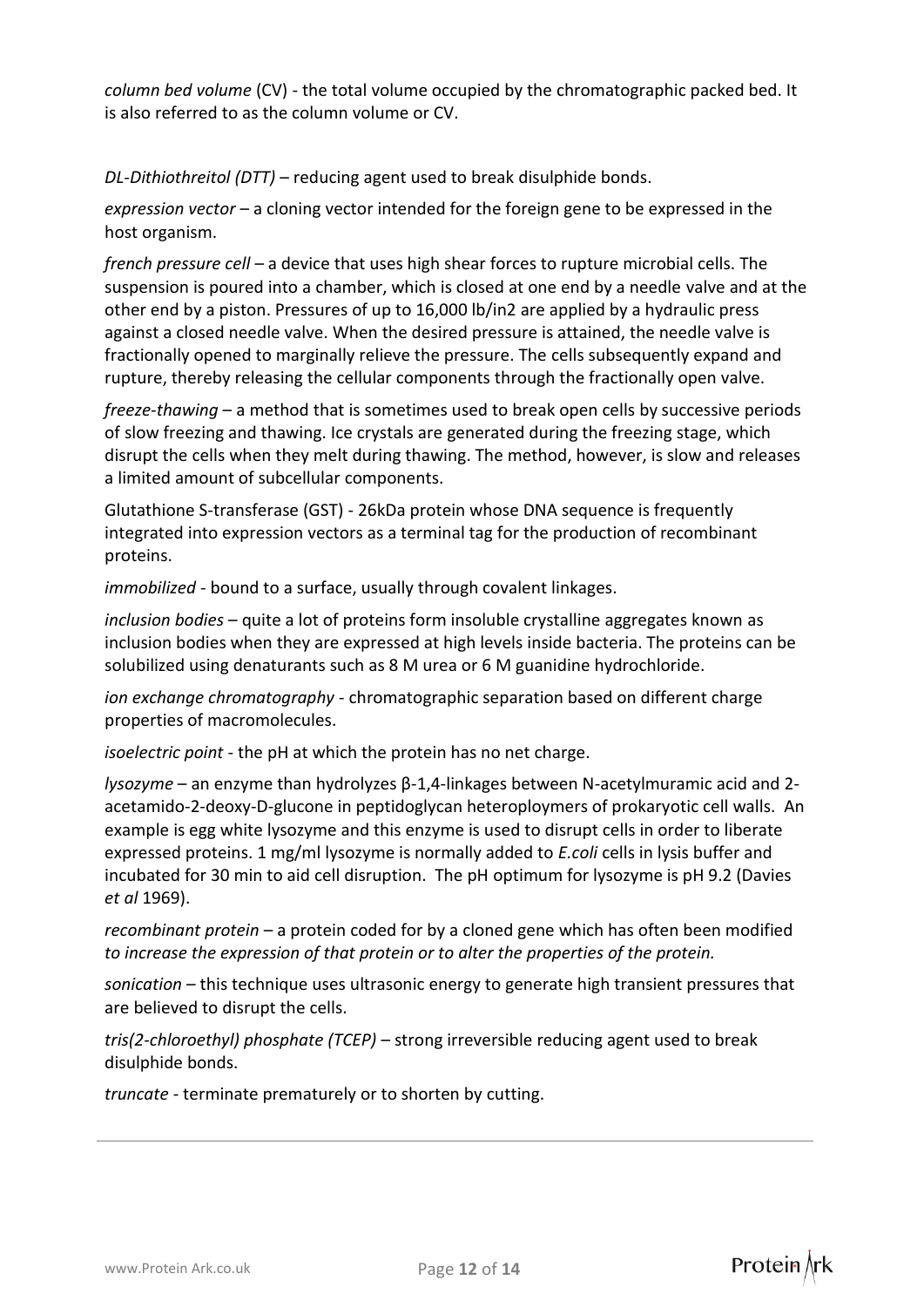### **Literature:**

Affinity Separations: A Practical Approach 1997 (Matejtschuk, P Ed.) IRL PRESS at Oxford University Press. ISBN: 0-19-963550-1.

Biochemistry, 2nd Edition 1996 (Mathews, CK & van Holde, KE) Benjamin/Cummings Publ. Co. ISBN: 0-8053-3931-0.

Cameron, I. R *et al* (1989). *Trends in Biotechnology* 7, 66-70.

Cuatrecasas, P., Wilcheck, M. and Anfinson, C.B. (1968) *Proc. Natl. Acad. Sci. U.S.A.* 61, 636.

Davies, A., Neuberger, A. and Wilson, B. (1969). *Biochim. Biophys. Acta* 178, 294.

Protein Purification Applications: A Practical Approach 1995 (E.L.V. Harris and S. Angal Eds.) IRL PRESS at Oxford University Press. ISBN: 0-19-963023-2.

Recombinant Protein Protocols 1997 (RS Tuan Ed.) Humana Press, ISBN: 0-89603-400-3.